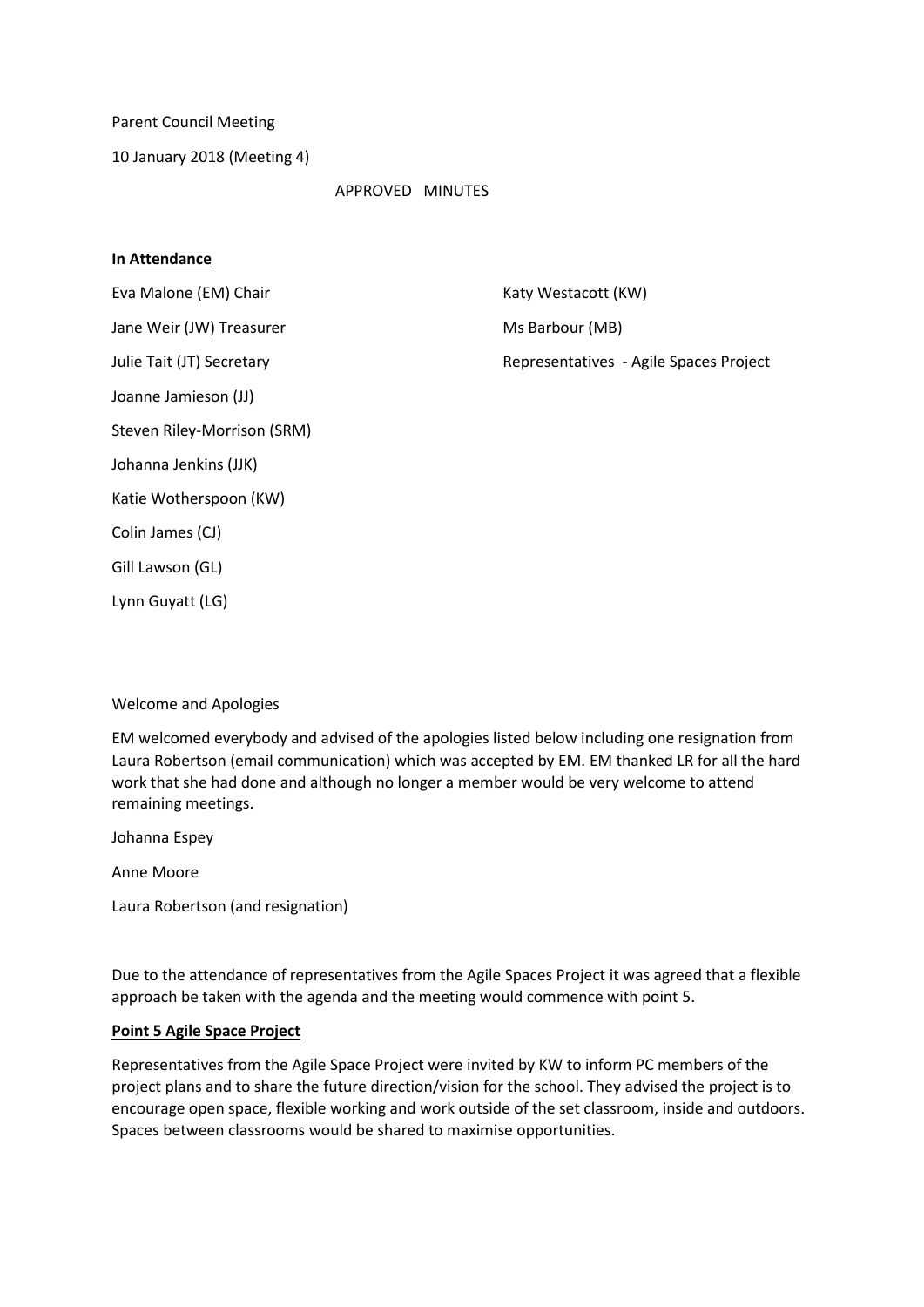One aim of the project is to deliver 5 classrooms in a space where there are currently 4 classrooms. P1, P2 and P3 will share a flexible space resulting in open plan learning. However, it will be possible to section off one end of the combined space for P1 children. The design will aid the transition from nursery to P1 putting more emphasis on teaching in an exploring manner rather than sitting at a desk and learning.

As a result, this will involve pooling of resources between P1, P2, and P3 which avoids separate spends on art materials for each classroom avoiding duplication of spending on materials for the children. In addition, it will have different base areas for the children to use and will encourage sharing and a mixed learning experience for the children. The space will also allow P1, P2 and P3 children to learn together and also learn outside. This should also allow specific activities to be aimed at certain groups of children across P1-P3.

The structure will be prepared so that it could take an additional separating internal wall should there be a need to split the flexible, open space into three separate classrooms in the future.

New smart screens will be included with funding available for staff training to enable staff to use these facilities to maximum potential.

It is envisaged that there will be an increased amount of time spent learning outdoors particularly for P1. Funding for the outdoor space to enable this will not be part of the project but KW has partially secured investment.

The other two classrooms (not the P1-P3 space) will remain the same size, glass walls/panels will be incorporated into part of the walls so that small group activities in the communal area can be monitored by staff in the classrooms.

There has been a lot of research completed and KW is working with the representatives to establish options for the school.

A lot of discussion occurred – summary as follows:-

The PC were appreciative of the investment coming.

Clarification was given that the plans presented were the final plans.

Concerns were raised regarding the noise levels in the combined flexible space/classroom for P1, P2 and P3 children - for children and teachers. The Agile Spaces representatives advised that they had decided not to monitor noise levels as the furnishings planned should sufficiently absorb the noise. There was some acknowledgment that the flexible, open space would create more noise.

Concerns were raised regarding the mixture of classes P, P2 & P3 although it was clearly communicated that it would not result in a P1-P3 composite rather three classes would share the one flexible space. P1 class would have the option of separating with the use of an extending internal wall. P2 and P3 would still have the option of being taught or having a separate learning space due to the envisaged teaching techniques and the use of the central, flexible space outside the classrooms. It was highlighted that shared projects between years already happens in the school. Concern was raised that some P3 children might not be sufficiently stretched in the new set-up.

A concertina wall would not be included in the new plans to enable the space to be split into three (to enable P2 and P3 to have their own space) as this particular type of wall was expensive and the aim of the project was to promote flexible working. However, another dividing wall could be incorporated in the future if needed.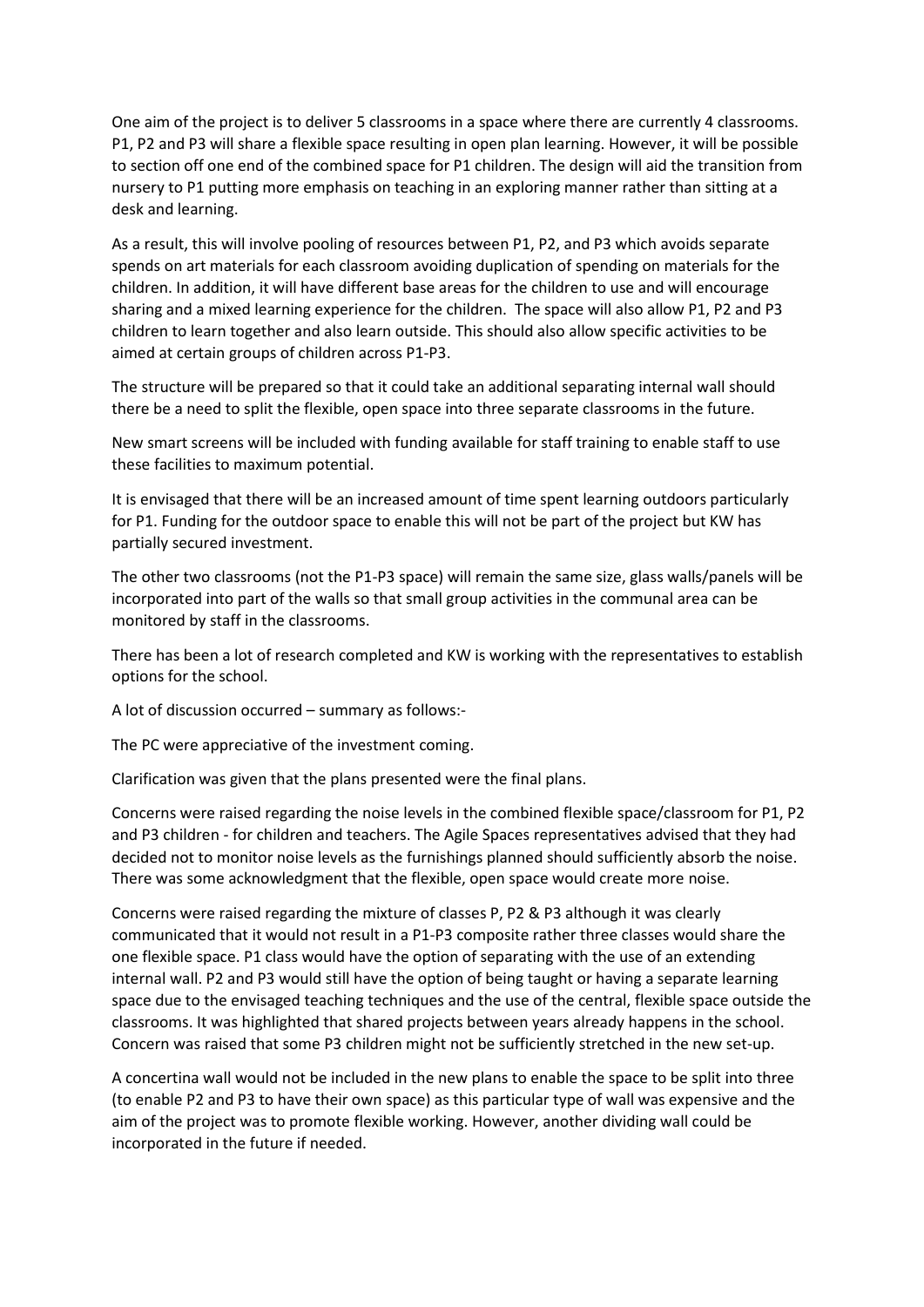It was suggested that the discussion be opened to the wider parent body. KW agreed to hold an information session for parents/carers to update all parents on the plans and listen to feedback, thoughts or ideas that the parents of the school may have.

# **Item 6 Ceilidh planning**

The costs of Ceilidh were discussed with expenses in the region of £200. Therefore, it was agreed that tickets should be £3 per adult, £1 per child and pre -school children free.

There would be a raffle – a request would be made to parents to make donations e.g. unwanted Christmas gifts. A dress down day was discussed in support of this and the 19<sup>th</sup> of January was agreed. The Ceilidh would be advertised in the newsletter. EM to email KW updated details. EM to post on FB.

Agreed – arrive after 6.30pm and band starts at 7pm

JW to provide float (for door and raffle)

EM to establish maximum capacity for hall.

JJ is co-ordinating. Members of parent council will help out: JJ & JE raffle; SRM & GL door; JJK teas & coffees.

# **Item 3 Treasurer's update**

Current balance in bank - £4,793.18

Received cheque from Robertson Trust = £2,576

Paid out - £400 building bridges (restricted funds); £300 Assistance fund; £150 Enterprise; £90 P3/P4 retreat; £60 end of term prizes; £54.84 St Margaret's day treats; £1,320 benches. (total payments £2,374.84 as agreed at previous meeting)

Paperwork has been received from HMRC regarding gift aid application and to be reviewed. JW to update at next meeting.

JW has submitted the bank statements, constitution and accounts and is waiting for reply from OSCR.

### **Item 8 Contacting school out of school hours**

The school is manned until 4pm.

The active school co-ordinator is responsible for after school clubs and should be the point of contact.

KW advised that an excursions mobile is being reviewed for teachers; therefore, if running late the teachers can contact school. The school then will alert parents through text.

KW advised the recent pantomime was an exception and further school day outs would be restricted to morning times to avoid any further late returns from day outs.